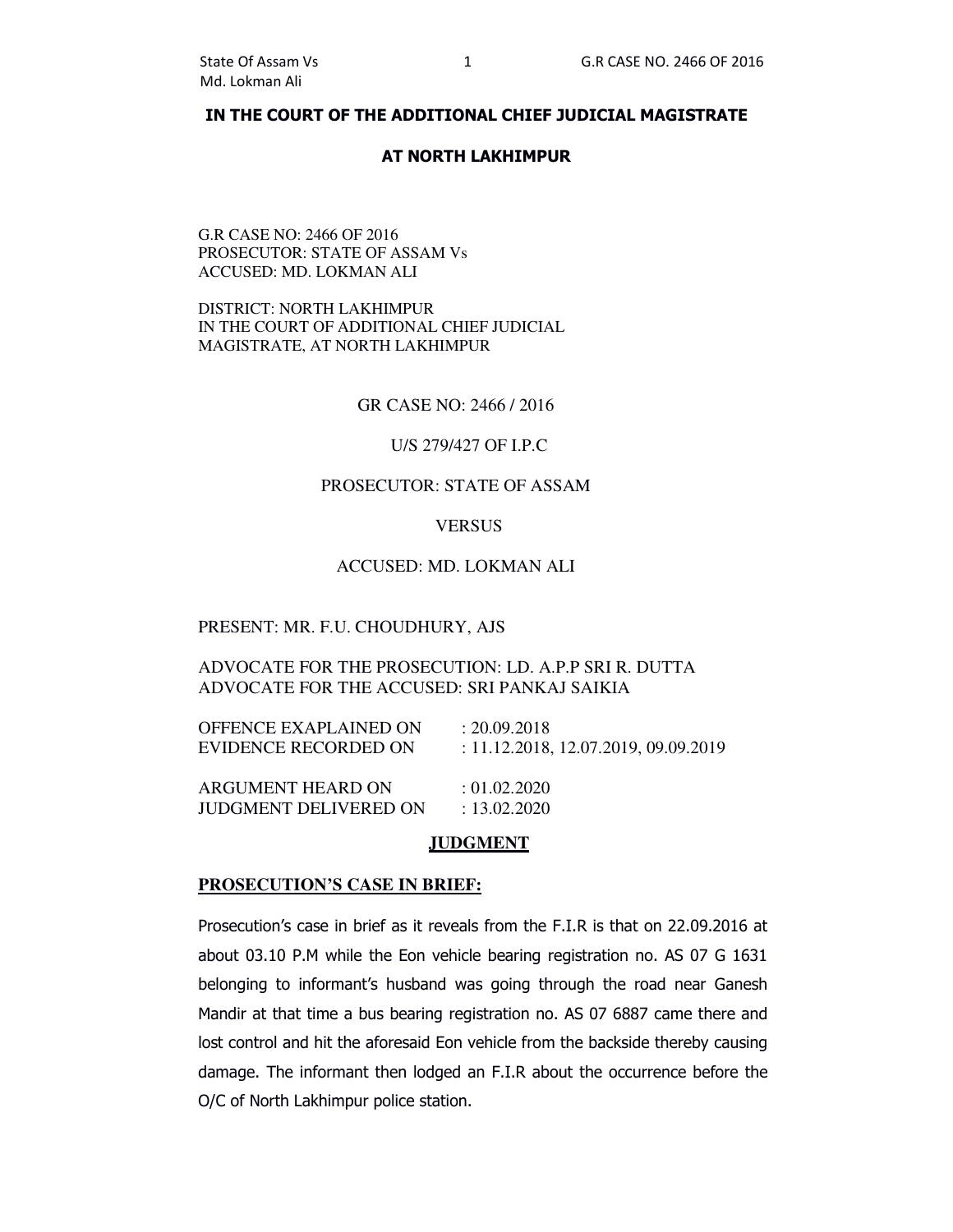On receipt of the F.I.R, a case was registered being numbered as North Lakhimpur P.S Case No. 976/16 and after investigation I.O of the case submitted charge sheet against accused person Md. Lokman Ali for the offences punishable u/s 279/427 of IPC. Copies of relevant documents were furnished to the accused u/s 207 CrPC. Considering the relevant documents and hearing both the parties, particulars of offences punishable u/s 279/427 of IPC are read over and explained to the accused to which he pleaded not guilty and stood to face the trial.

The prosecution in support of its case examined five witnesses, whereas the accused did not adduced evidence of any witness in support of his defence. The accused was examined u/s 313 of CrPC. Defence case is of total denial as it reveals from the statement made by accused and also the tenor of crossexamination of prosecution witnesses by defence. I have heard the learned counsel for both the parties.

 Upon hearing and on perusal of record I have framed the following points for determination-

## **POINTS FOR DETERMINATION:**

(i) Whether on 22.09.2016 at about 03.10 P.M on the national highway near Ganesh Mandir under North Lakhimpur police station, the accused drove a bus bearing registration no. 6887 in a rash or negligent as a result of which the bus hit informant's Eon vehicle bearing registration no. AS 07 F 1361 from the back side and such act of hitting endangered human life, or was likely to cause injury to informant and her family members or others, and thereby committed an offence punishable u/s 279 of IPC?

(ii) Whether on 22.09.2016 at about 03.10 P.M on the national highway near Ganesh Mandir under North Lakhimpur police station, the accused with the intention to cause, or knowing that he is likely to cause wrongful loss or damage to the informant, caused destruction of the aforesaid Eon vehicle of informant by hitting the said Eon vehicle with a bus, and thereby committed an offence punishable u/s 427 of IPC?

## **DISCUSSION OF EVIDENCE, DECISION AND REASONS THEREOF:**

For the sake of convenience, and as because the point no. 1 and 2 are interconnected in law and facts, hence they are taken up herein together for discussion & decision as follows: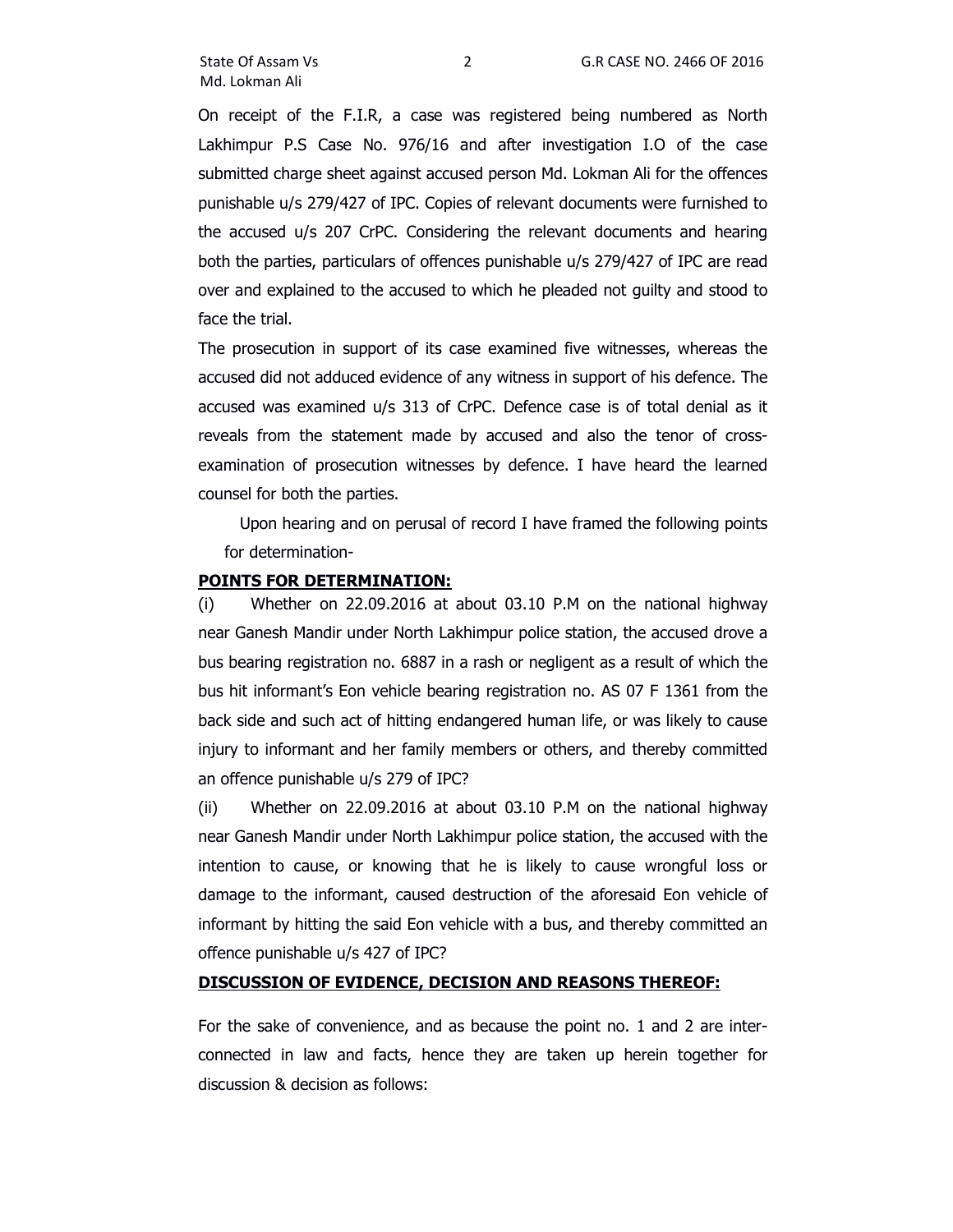As regards the aforesaid points for determination, the prosecution examined four general witnesses and one official witness (i.e. investigating officer). The four general witnesses includes the informant/PW-1 Smt. Jutika Pawe, and her three sisters' in-law Smt. Jyoti Bori (PW2), Smt. Rita Bori (PW3) and Smt. Nilakhi Pawe (PW4). The crux or gist of the evidence deposed by PW-1, PW-2, PW-3 and PW-4 in their respective examination-in-chief is that, on 22.09.2016 at about 03:00 PM while they were coming towards Lakhimpur from Bamundoloni in the Eon vehicle belonging to informant, and reached the National Highway near Ganesh Mandir, at that time the accused came there by driving a bus named 'Kanchanjangha' in a very high speed and hit the aforesaid Eon vehicle from the backside as a result of which the back light and the trunk (dickey) of the said Eon vehicle got damaged. The accused then assured that he will repair the damage caused to the Eon vehicle but did not do so due to which the informant finding no other way lodged this case.

The above evidence deposed by PW-1 to PW-4, in my opinion, if presumed to be true, will attract the ingredients of the offences punishable u/s 279/427 of IPC. Hence, it is necessary to find out that whether the evidence deposed by aforesaid four prosecution witnesses in their respective examination-in-chief can be relied upon to form a conclusive opinion against the accused.

In a quest to find out the credibility of the evidence deposed by PW-1 to PW-4, perusal of their cross-examination shows that the defence had put a suggestion to PW1 that she did not stated before police that the bus named 'Kanchanjangha' under ASTC hit her vehicle. The aforesaid suggestion was denied by PW-1. It seems that the defence tried to point out contradiction in the version of PW-1 by showing that she/PW1 did not mentioned the aforesaid allegation in her statement recorded under section 161 of CrPC. However, it is important to note that the defence did not asked any question to I.O/PW5 Sri Umesh Dutta in order to confirm such omission in the statement of PW1. As such, it is clear that the defence failed to prove the contradiction properly as per the provision of Section 162 CrPC and Section 145 of Indian Evidence Act. Hence, the aforesaid suggestion of defence to PW-1 do not have any adverse effect on the credibility of her version in the examination-in-chief.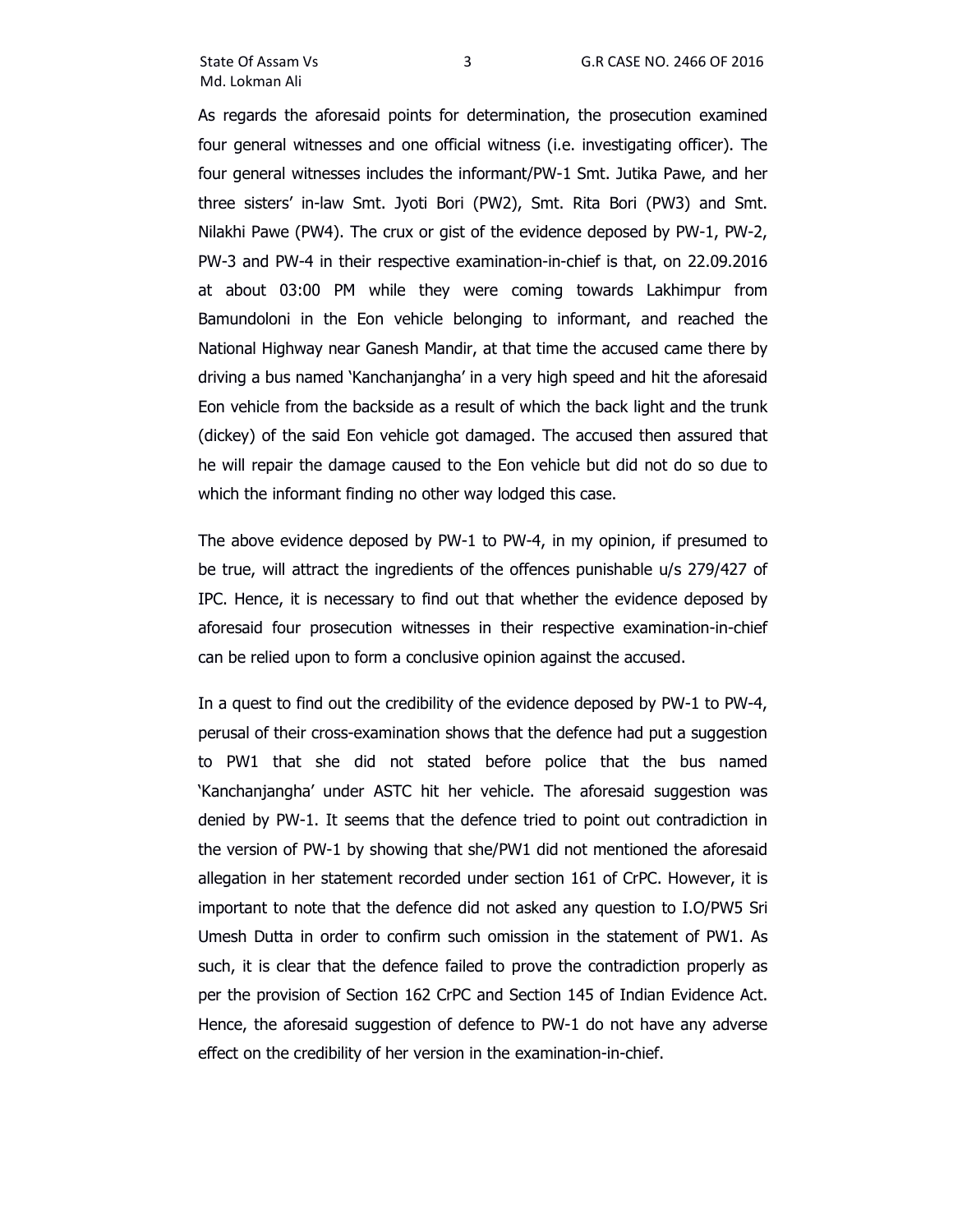Besides the above, though the defence while cross-examining PW-1 to PW-4 has put certain suggestions adverse to the case of prosecution, but those suggestions were denied by the prosecution witnesses. There is nothing substantial in the cross-examination of PW-1 to PW-4 which can create any reasonable doubt regarding the credibility of the versions stated by them in their examination-in-chief. Also, upon perusal of case record, I do not find anything substantial which can create any doubt regarding the credibility of the evidence deposed by PW-1 to PW-4 in their examination in chief.

Hence, considering the above discussion, I find that the witnesses examined by prosecution have been able to prove beyond reasonable doubt that at the time of occurrence while the informant and her family members (i.e., PW2, PW3, PW4 and others) were coming towards Lakhimpur from Bamundoloni in their Eon vehicle, and reached the National Highway near Ganesh Mandir, at that time the accused came there by driving a bus named 'Kanchanjangha' in a very high speed and hit the aforesaid Eon vehicle from the backside as a result of which the back light and the trunk (dickey) of the said Eon vehicle got damaged.

The question which now comes up for determination is that whether the aforesaid facts which are prove by the prosecution witnesses, attracts the ingredients of the offences punishable u/s 279/427 of IPC. To find out the answer, let me first quote down in brief the essential ingredients of the offences punishable u/s 279/427 of IPC.

On a bare perusal of Section 279 of I.P.C, it can be seen that the following essential ingredients are required to be proved in order to attract the offence therein:

- (i) The accused was driving or riding a vehicle ;
- (ii) He was doing so on a public way;
- (iii) He was also doing so rashly or negligently;
- (iv) The act of driving or riding endangered human life, or was likely to cause hurt or injury to any other person.

Again, perusal of Section 425 of I.P.C which provides the definition for the offence of mischief punishable under section 427 of I.P.C shows that the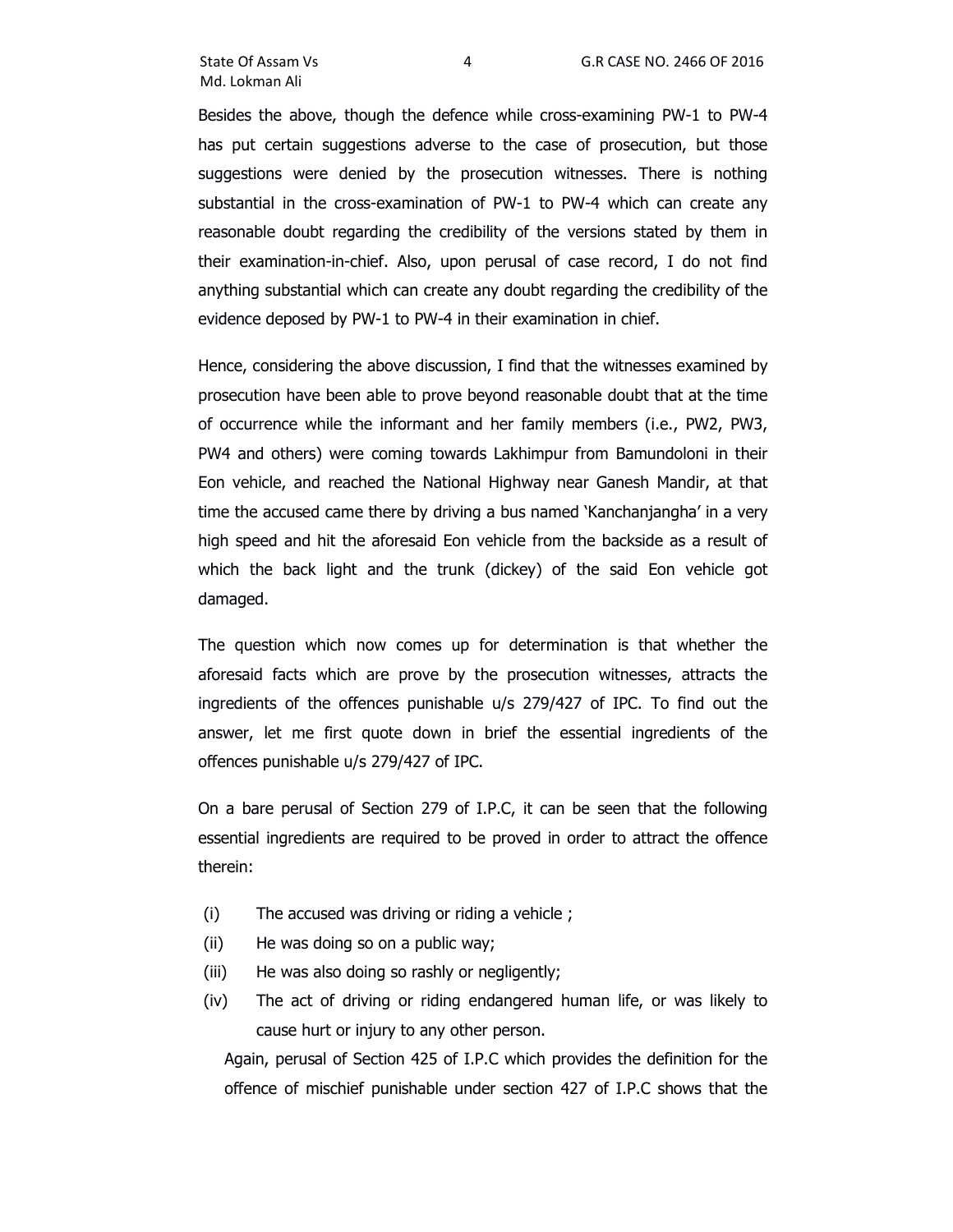following ingredients are required to be proved in order to attract the offence u/s 427 of I.P.C:

- (i) The accused must have caused the destruction of some property or some change in it or its situation;
- (ii) Such change must have destroyed or diminished the value or utility of the property or affected it injuriously;
- (iii) Destruction or change in the property or situation thereof must have been done with the intention of causing or with the knowledge that it is likely to cause wrongful loss or damage to the public or any person.

Now, having understood the requirements of Sections 279/427 of I.P.C., as quoted above, let me find out that whether the facts proved by prosecution witnesses as discussed above attracts the ingredients of the aforesaid two sections of law. In this respect, at the very outset, it is noticeable that the accused at the time of occurrence by driving his bus in a very high speed hit the Eon vehicle from the back side on the road. In my opinion, having regard to the common course of human conduct, it can be well presumed that a man of common prudence while driving a vehicle on the road will definitely stop his vehicle if he finds another vehicle in front of him. In the alternative, he will overtake that vehicle to proceed on the road. Either of the aforesaid two actions is necessary to be taken by such person/driver in order to avoid a collision between the two vehicles. Therefore, if a person without stopping his vehicle directly hits the vehicle which is going ahead of him in the same direction then the only inescapable conclusion which can be drawn is that such person was negligent as he did not take recourse to any of the aforesaid two measures to avoid the collision and its resultant damage. Also, such an act on the part of that person/driver clearly shows that he knew that if he does not take recourse to the aforesaid two actions then he would let his vehicle collide with that other vehicle and thereby cause damage to that vehicle.

 Therefore, having regard to the above discussion, coming back to the case in hand, it is seen that the accused at the time of occurrence did not take any measure to avoid the collision of his bus with the Eon vehicle of the informant. The accused could have slowed down the speed of his bus, or proceed to overtake the Eon vehicle of informant in order to avoid the collision. However, the accused did not take recourse to any of such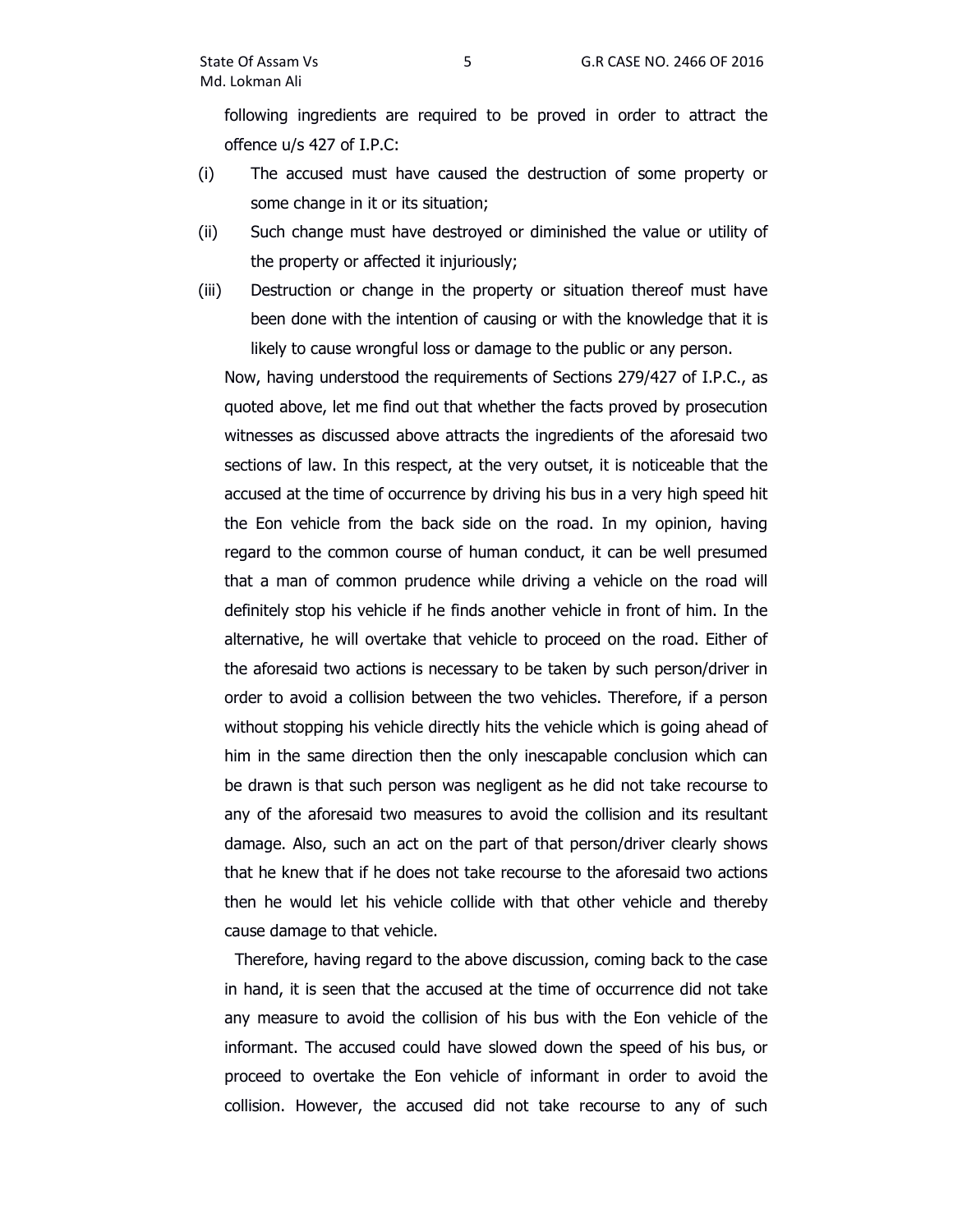measures and rather he proceeded in a very high speed and ultimately knocked the Eon vehicle of the informant from back side. There is nothing in the case record which can show that the accused for some reasonable or justifiable cause failed to take recourse to any of the measures to prevent the occurrence. Hence, it is evident that the accused was negligent while driving the aforesaid bus at the time of occurrence, due to which the bus hit the Eon vehicle of the informant. Further, in my opinion, a collision between two vehicles on the highway, and that too when the offending vehicle is in a very high speed, will no doubt endanger the life of people sitting in those vehicles and the same is likely to cause injury to the passengers. In fact, the PW3 in her evidence has specifically mentioned that her daughter and niece sustained injury as a result of the collision. Therefore, it is clear that the foregoing facts clearly attracts the ingredients of the offence punishable under section 279 of I.P.C.

 Moreover, from the discussion made above, it is by now apparent that the accused inspite of having knowledge that he will cause damage to the Eon vehicle, proceeded in a very high speed and hit the Eon vehicle; thereby causing destruction of the back light and trunk (dickie) of the vehicle. Be it mentioned here that, as per PW1, an amount of Rupees 25,000/- was spent to repair the Eon vehicle. Irrespective of that statement of PW1, keeping in view the cost of a car as on date, it can be presumed that a backlight of Eon vehicle would cost much more than Rupees fifty. Hence, it is clear that the foregoing facts attracts the ingredients of the offence punishable under section 427 of I.P.C.

# DECISION: Point no.1 & 2 are therefore decided in the affirmative and hence go in favour of prosecution.

## **ORDER**

 In view of the discussion made and decision reached in the point for determination, it is held that the witnesses examined by prosecution have proved beyond reasonable doubts that accused person Md. Lokman Ali has committed the offences punishable under section 279/427 of I.P.C. As such, accused Md. Lokman Ali is held guilty for commission of offences punishable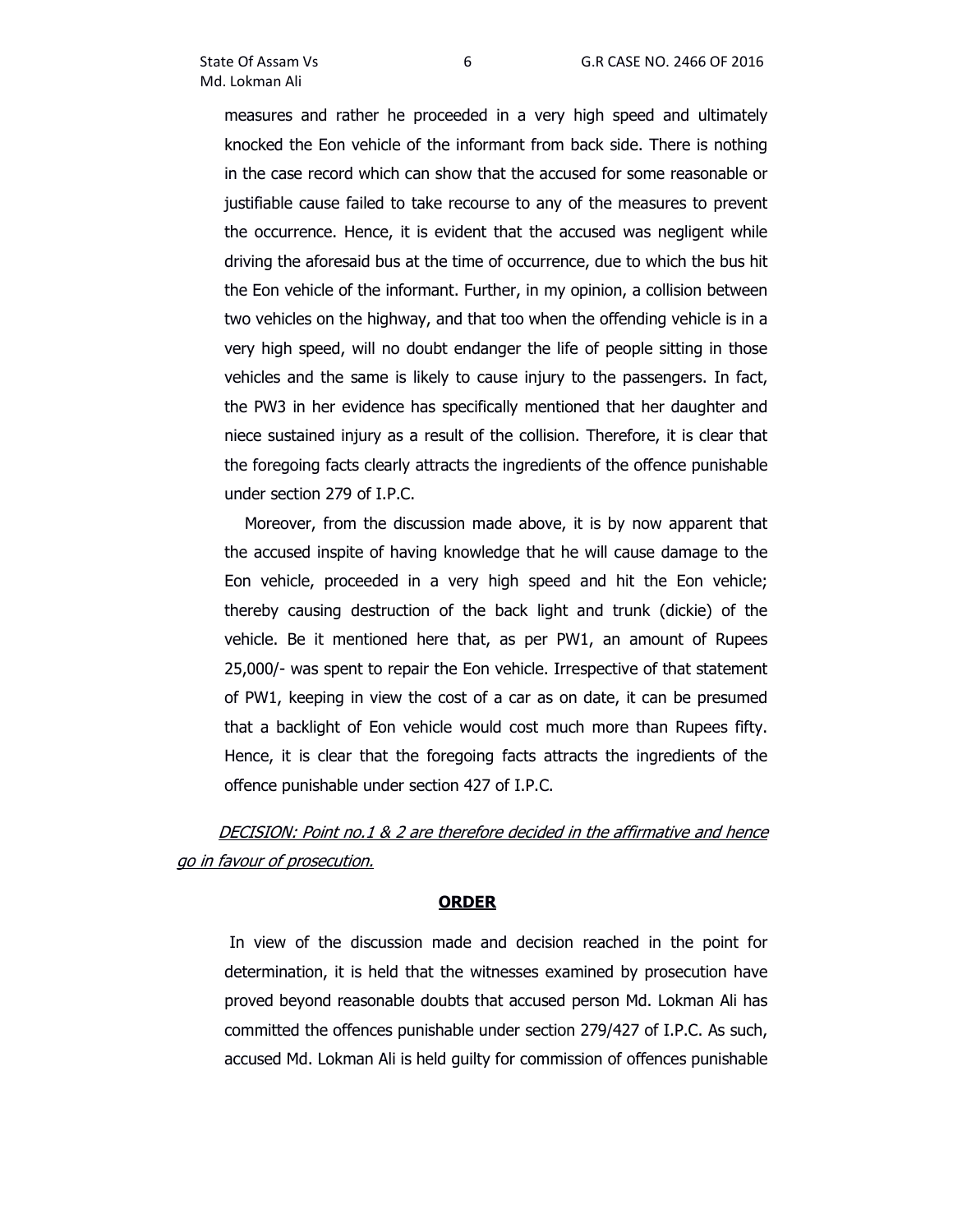u/s 279/427 of I.P.C and accordingly he is convicted for the commission of offences punishable under section 279/427 of I.P.C.

 As the offences committed caused financial loss to the informant, and also such kind of offences creates a sense of insecurity among the passengers in general, hence I am of the opinion that releasing the accused persons under the provision of Probation of Offenders Act will portray a very lenient approach of the court and thereby encourage other potential offenders to commit similar offences in future. Hence, I am not inclined to extend the benefits of Probation of Offenders Act to accused Md. Lokman Ali.

 I have heard accused Md. Lokman Ali on the point of sentence. The accused persons have pleaded for mercy as he is now earning livelihood by working as day labour and he is an aged person. Considering all aspects, more particularly the age of accused, I am of the opinion that a sentence of imprisonment is not warranted under the facts of circumstances of this case. Hence, accused Md. Lokman Ali is sentenced to pay a fine of Rupees 1000/- (one thousand) for the offence punishable under section 279 of I.P.C, and in default of payment of fine to undergo simple imprisonment for one month. The accused is also sentenced to pay a fine of Rupees 14000/- (Fourteen thousands) for the offence punishable under section 427 of I.P.C, in default to undergo simple imprisonment for one month. The total fine amount of Rupees 15,000/- (Fifteen thousands), if deposited or realized, be paid to informant Smti Jutika Pawe as compensation.

The bus seized vide M.R No. 436 be released to the custody of its registered owner as per law. The Eon car seized vide M.R No. 437 be released to the custody of its registered owner as per law. The documents seized vide M.R No. 436 and M.R No. 437 be released to the custody of the person whose name appears therein.

This judgment is given under my hand and the seal of this court on this the  $13<sup>th</sup>$  day of February, 2020.

This case is disposed of on contest.

 F.U. Choudhury Additional Chief Judicial Magistrate North Lakhimpur